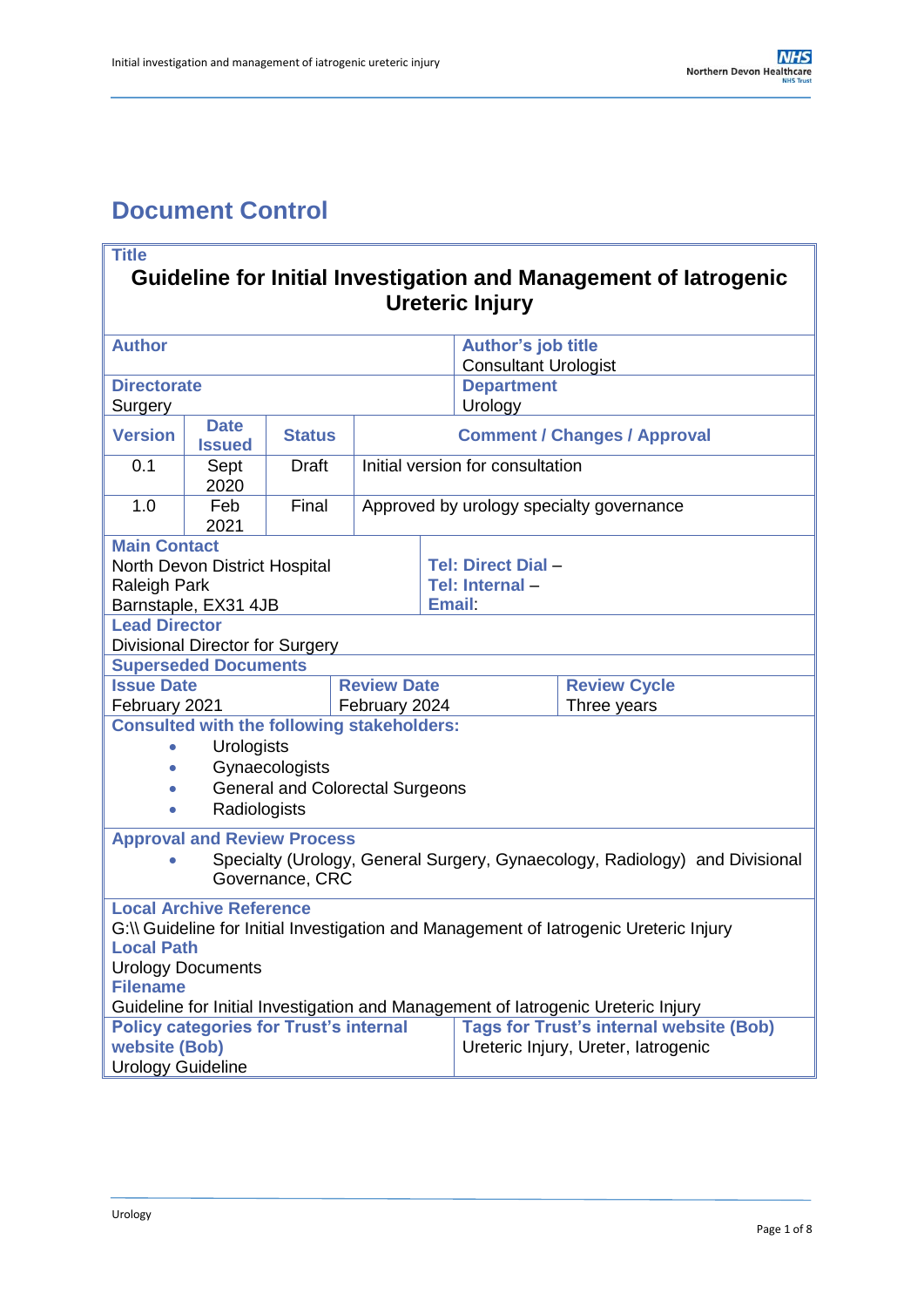# **CONTENTS**

| 8. Monitoring Compliance with and the Effectiveness of the Guideline  6 |  |
|-------------------------------------------------------------------------|--|
|                                                                         |  |
|                                                                         |  |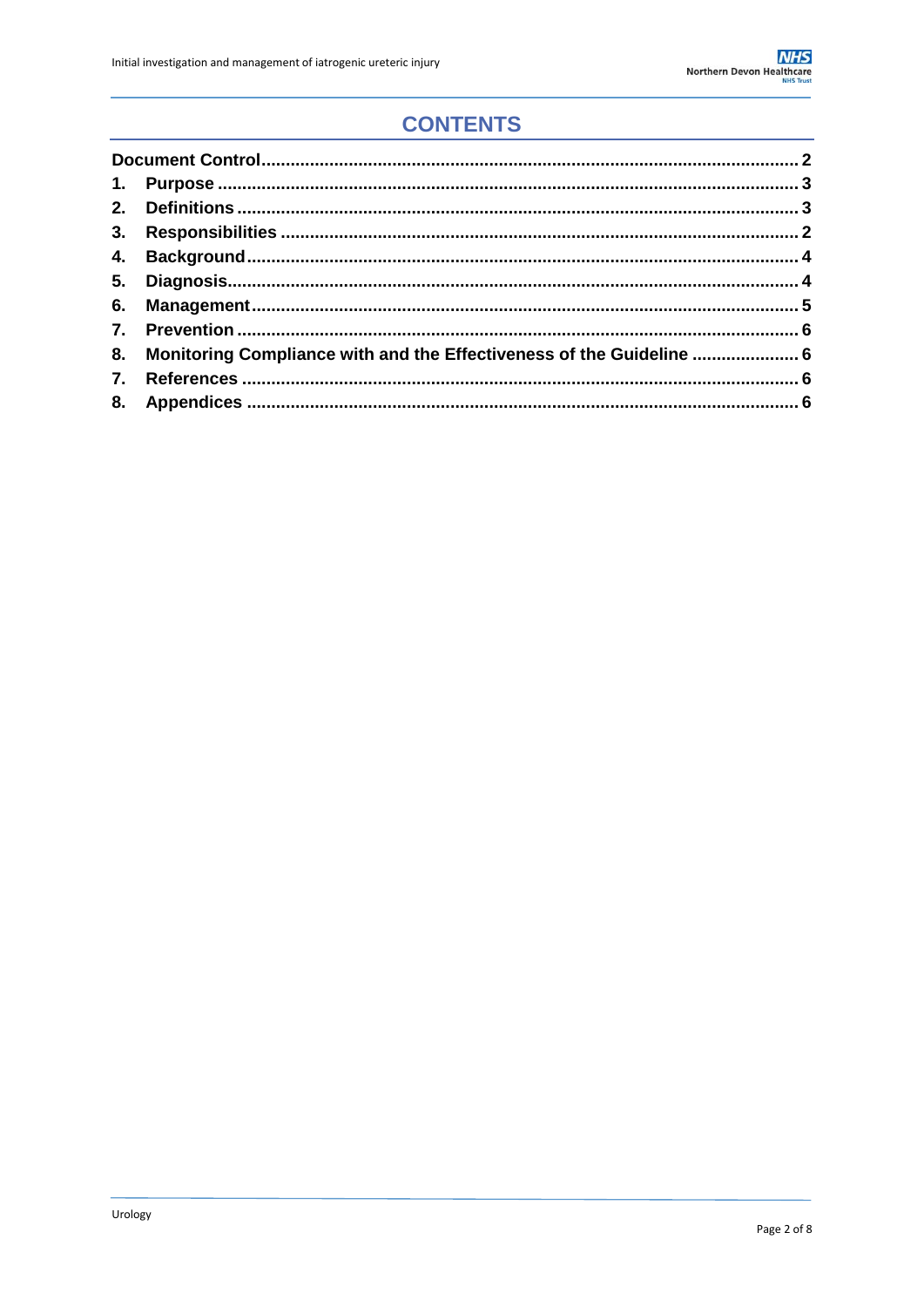## <span id="page-2-0"></span>**1. Purpose**

- **1.1.** The purpose of this document is to detail the process for investigation and initial management of suspected iatrogenic ureteric injury.
- **1.2.** The guideline applies to gynaecological surgeons/colorectal and general surgeons/urologists/radiologists.
- **1.3.** Implementation of this guideline will ensure that:
	- A standard approach is followed which will reduce delays in the initial management and streamline initial treatment.

## <span id="page-2-1"></span>**2. Definitions**

- **2.1.** APR Abdominoperineal Resection
- **2.2.** AKI Acute Kidney Injury
- **2.3.** IVP Intravenous Pyelogram
- **2.4.** PCN Percutaneous Nephrostomy
- **2.5.** RPG Retrograde Pyelogram

### <span id="page-2-2"></span>**3. Responsibilities**

### **Role of the Gynaecologist/Surgeon**

- **3.1.** The gynaecologist/surgeon is responsible for:
	- To have a low threshold for referring patients with suspected ureteric injury to the oncall urologist at NDDH (available 24 hours a day) for further investigations and management.
	- To be aware of the possibility of ureteric injury when performing operations (see Appendix1) and consent patients appropriately.
	- To discuss cases beforehand with the urologist on a case by case basis according to need.

### **Role of Urologist**

- **3.2.** The urologist is responsible for:
	- Assisting when called to theatre intraoperatively and dealing with the situation as appropriate.
	- For patients being referred post operatively, acting promptly on referral, assessing patient on the same day, and liaising with radiology to request the most appropriate radiological investigation.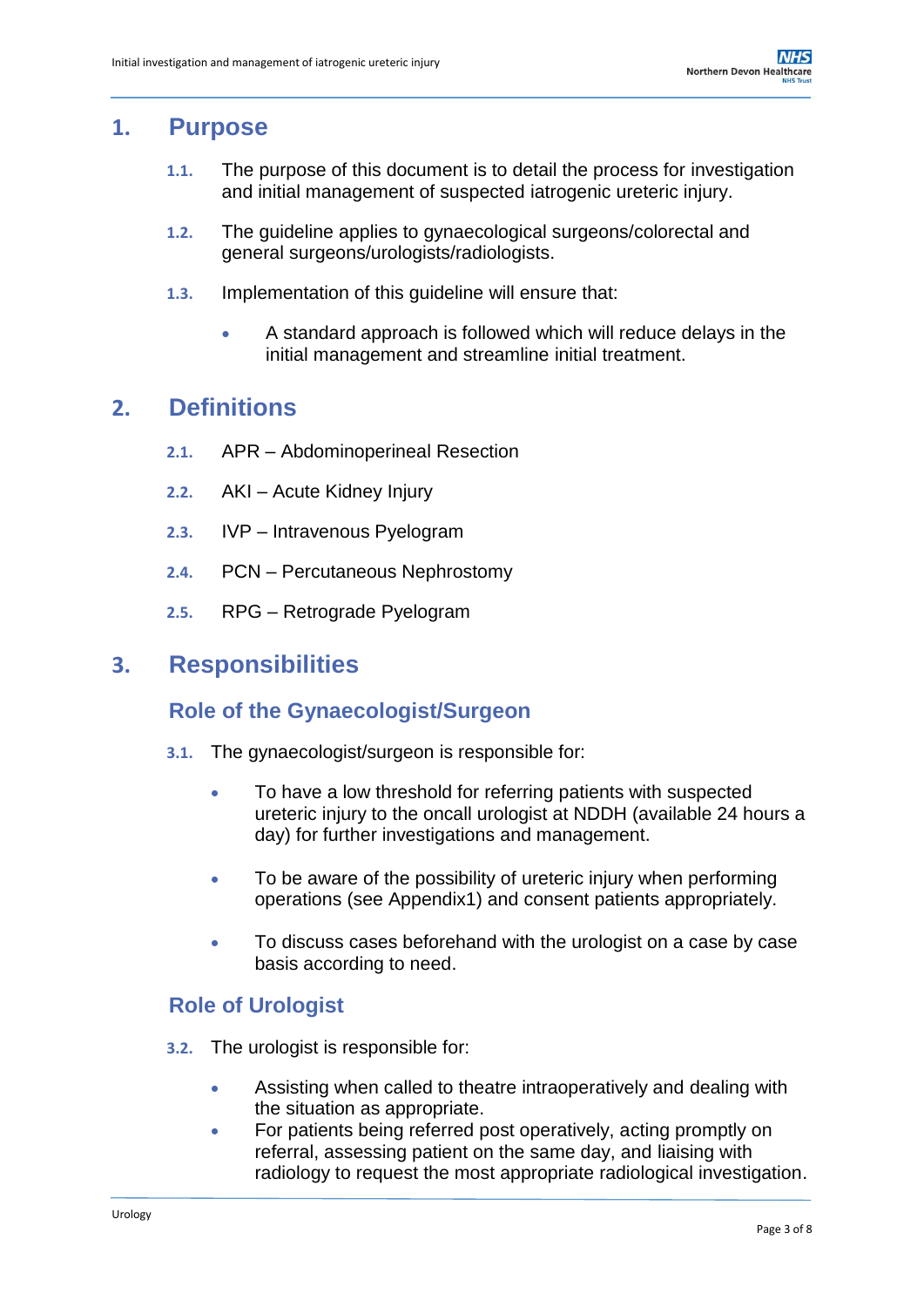- In case of a confirmed grade 3 ureteric injury or higher (See appendix 2), to liaise with tertiary centre as soon as possible, to discuss the most appropriate plan with them and refer patient immediately for reconstructive surgery, when such a therapeutic window exists (generally one week from injury).
- To perform cystoscopy and RPG and attempt at stenting in case of incomplete injuries, both in cases of intraoperative or delayed diagnosis.
- To arrange temporising measures such as nephrostomy, with radiologist, when stenting fails or where this is felt to be clinically appropriate.
- To refer patients to tertiary centre for delayed reconstruction after initial management with PCN/stent as appropriate.
- In case of injury during endoscopic surgery in the ureter, to recognise and manage this as per clinical need. In most cases, this will be by inserting a JJ stent.

### **Role of radiologist**

- **3.3.** The radiologist is responsible for:
	- Approving and performing the most appropriate radiological investigation expeditiously.
	- Perform PCN as clinically appropriate.
	- Draining a urinoma percutaneously if this is clinically required.

### **4. Background**

**4.1.** Iatrogenic trauma is the most common cause of ureteric injury. Injuries can occur during open, laparoscopic and endoscopic procedures and in some cases, can have severe consequences. The distal third of the ureter is predominantly involved.

### **Procedures causing iatrogenic ureteric trauma**

**4.2.** Gynaecological surgery is the most common cause, with procedures like abdominal, vaginal hysterectomy, salpingo-oophorectomy and urogynaecological procedures. Colorectal procedures like APR and sigmoid colectomy and urologic operations especially endoscopic can also cause ureteric injury.

#### **Mechanisms of injury**

**4.3.** Injury can result from ligation, kinking with a suture, partial or complete transaction, avulsion, thermal injury or crush and devascularisation. Endoscopic ureteric injury can range from minor mucosal injury to perforation to the extremely rare avulsion.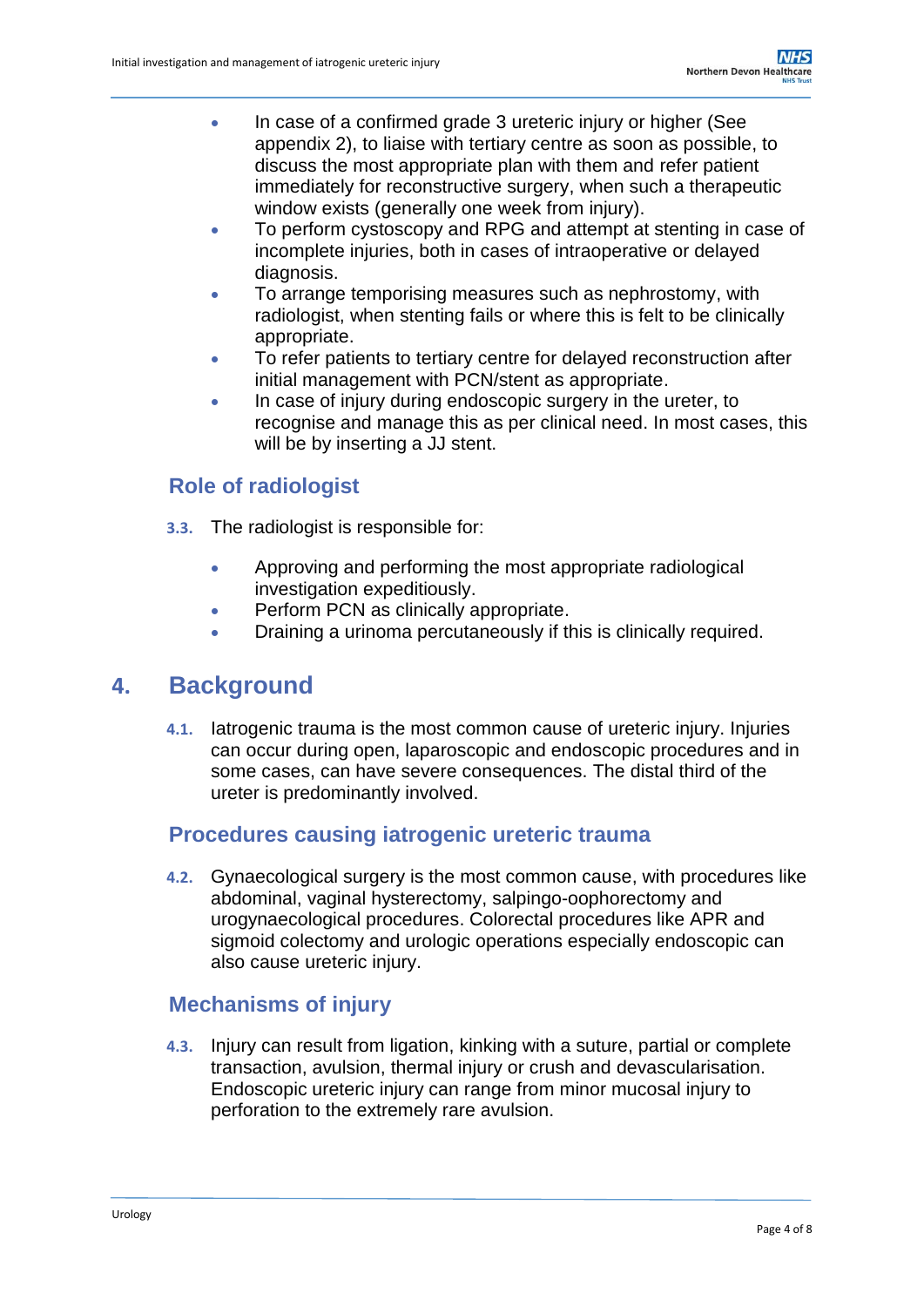## **Risk factors**

**4.4.** Risk factors include conditions that alter normal anatomy such as advanced malignancy, prior surgery or irradiation, diverticulitis, endometriosis, large uterus, anatomic abnormalities, and major haemorrhage. Most iatrogenic injuries have no identifiable risk factors.

## <span id="page-4-0"></span>**5. Diagnosis**

### **Intraoperative**

**5.1.** Absence of haematuria does not rule out ureteric injury and direct ureteral visualisation should be performed if injury is suspected intraoperatively. RPG is the most sensitive test and should be performed in most cases. Intravenous or intraureteric injection of indigo carmine or methylene blue can aid identification and location of injury if RPG is not possible. Intraoperative single shot IVP cannot reliably exclude ureteric injury and should not be used solely for this purpose.

### **Delayed**

**5.2.** The diagnosis is typically delayed. Patient presents with flank pain, haematuria, urinary incontinence, vaginal or drain urinary drainage, worsening renal failure or even a urinoma. Blood tests may show an AKI with raised creatinine due to absorption of intraperitoneal creatinine.

## **6. Management**

### **Intraoperative management**

**6.1.** Acutely diagnosed injuries require immediate surgical intervention. Intact ureters should be primarily managed with ureteral stenting. Ligation injuries can be managed with de-ligation and stent placement, depending on the degree of ureteric damage. Partial transections can be repaired primarily over a stent. In cases of devascularisation form extensive skeletonising or thermal injury, the unhealthy segment should be excised and it is prudent to leave a stent. For injuries distal to the iliac vessels (pelvic brim), ureteral reimplantation is the method of choice. In damage control settings, when immediate repair is not possible at the time of laparotomy, ureteral ligation and subsequent PCN can be performed.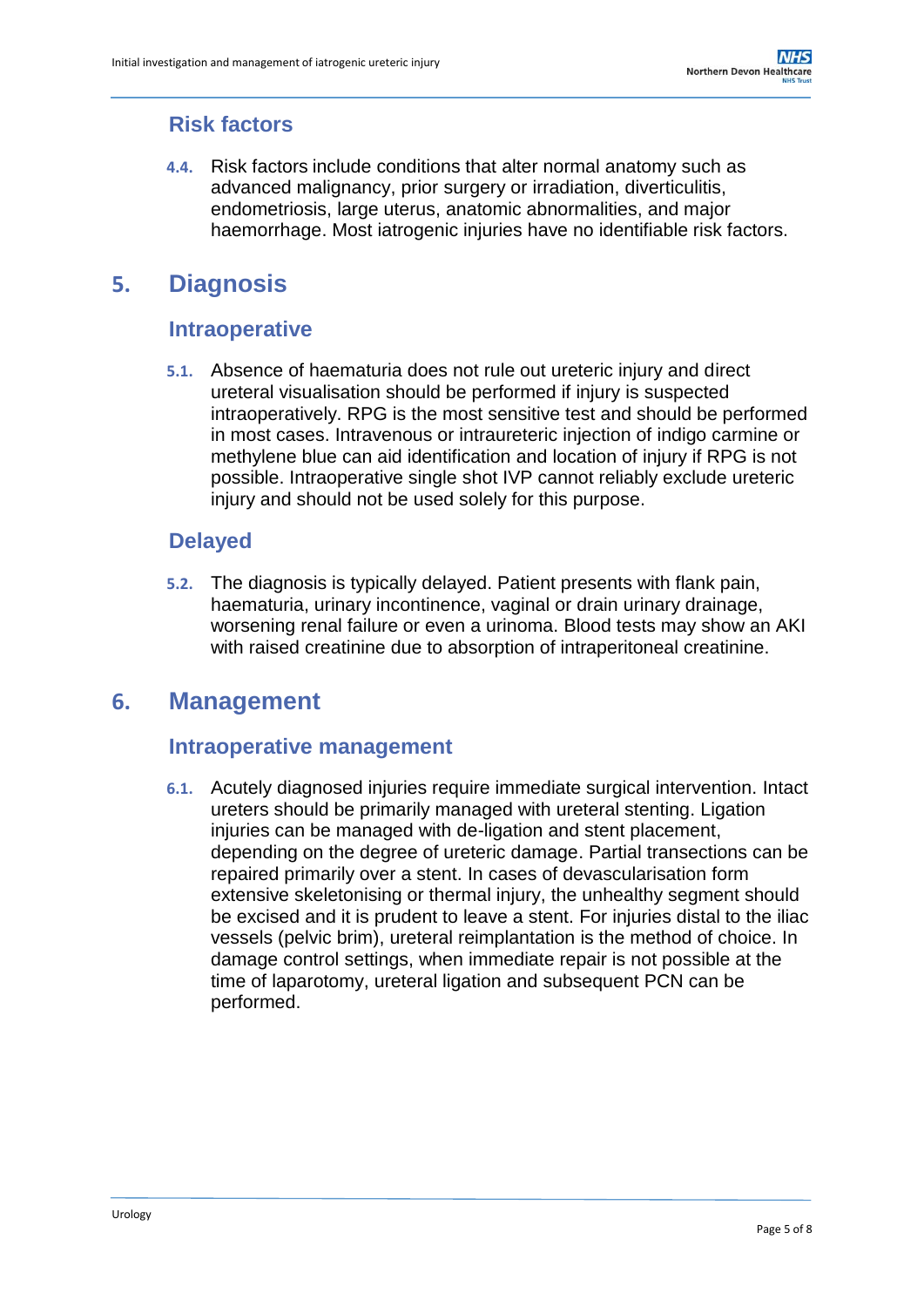## **Imaging**

**6.2.** CT Urogram should be performed as soon as the diagnosis is suspected. Hydronephrosis, delayed pyelogram, contrast extravasation with lack of contrast in distal ureter are suggestive of ureteric injury. Other signs include a urinoma from the extravasated urine. If bladder trauma is also suspected, a CT cystogram can be considered. Ultrasound adds very little to the diagnosis and a normal ultrasound cannot rule out a ureteric injury.

## **Cystoscopy and Retrograde Pyelography**

**6.3.** Retrograde pyelogram is a sensitive and specific test for the presence, location and degree of ureteric injury. This can be performed intraoperatively, as well as in most cases where post-operative imaging suggests a ureteric injury. This allows direct examination of the bladder and contrast study of both ureters. In case of incomplete injury, a ureteric stent placement should be attempted, as this ensures canalisation and may reduce risk of later stricture.

### **Nephrostomy**

**6.4.** If stent placement is unsuccessful, then consideration should be given to performing a percutaneous nephrostomy with later repair at tertiary centre

### **Referral**

**6.5.** Patients should be discussed on the telephone with tertiary centre as soon as possible, as there is a narrow therapeutic window in the immediate post-operative period, when reconstructive surgery can be undertaken. For patients presenting later, the only option may be to temporise with a nephrostomy and delayed reconstruction.

# **7. Prevention**

### **Stent placement**

**7.1.** Prevention is based on visual identification of ureters and careful intraoperative dissection. Prophylactic stent insertion assists visualisation and palpation, and can be used in complicated cases, to facilitate dissection. It can also help to identify a ureteric injury when it does occur. However routine stenting is usually not cost effective and may not decrease the rate of injury, as it may alter the course of the ureter and reduce flexibility.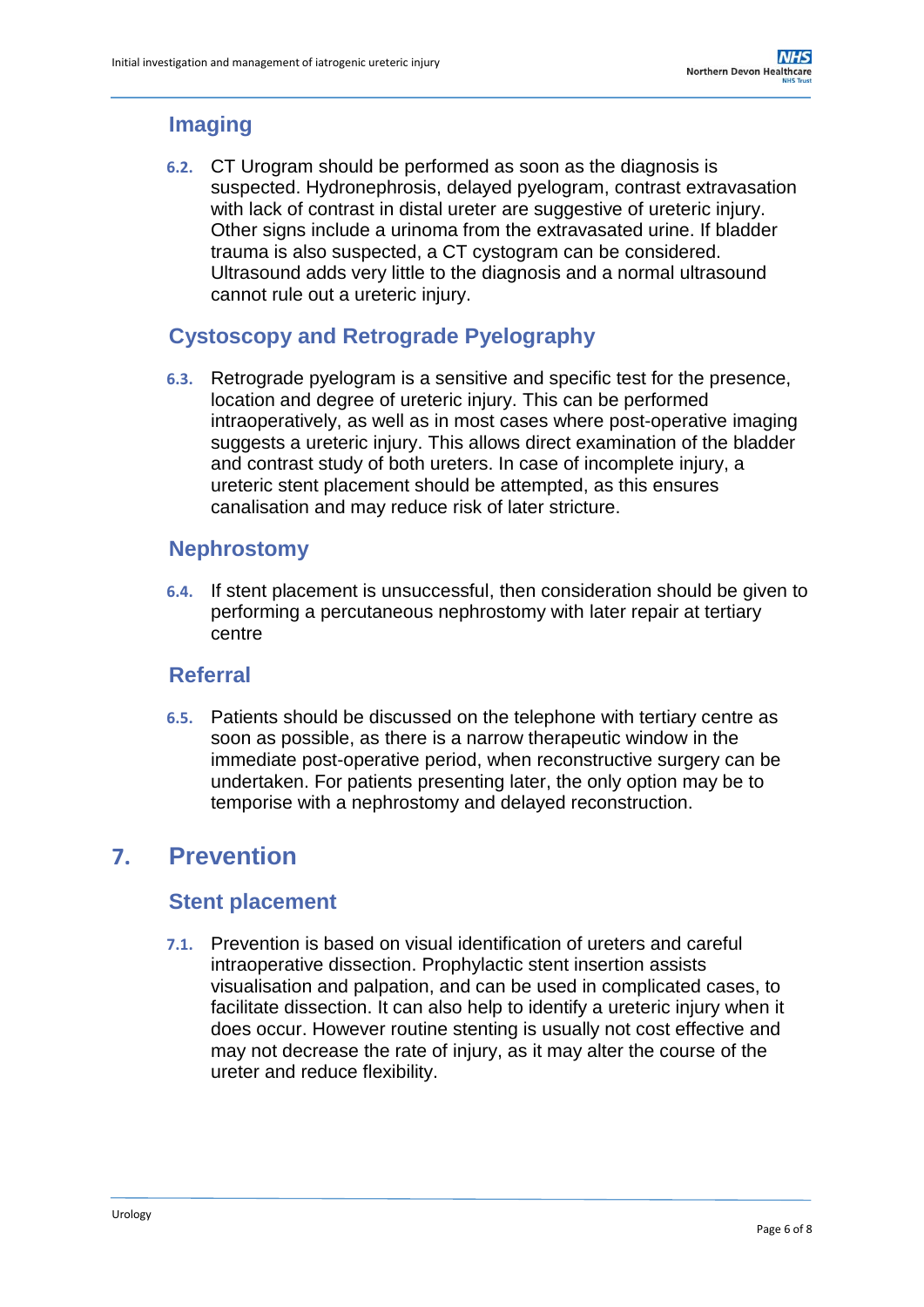### **Intraoperative technique**

**7.2.** Intraoperative haemorrhage is a significant risk factor for ureteric injury and should never be treated with blind cautery or suturing. Instead direct pressure and exposure of bleeding vessels allows visualisation and precise suturing.

## <span id="page-6-0"></span>**8. Monitoring Compliance with and the Effectiveness of the Guideline**

**8.1.** Iatrogenic ureteric injuries will be recorded as complications and serious injuries should be reported as incidents, as per Trust's incident reporting policy. Adherence to the policy can be audited and reported through specialty and divisional governance process.

## <span id="page-6-1"></span>**9. References**

- EAU Guidelines on Urological Trauma 2020
- Urotrauma AUA guideline 2014, amended 2017, 2020
- **EAU Guidelines on latrogenic Trauma 2012**
- Diagnosis and management of ureteric injury: an evidence-based analysis BJUI 2004

## <span id="page-6-2"></span>**10. Appendices**

**Appendix 1**

#### **Incidence of ureteric injury during various procedures**

| <b>Procedure</b>            | Percentage   |
|-----------------------------|--------------|
| Gynaecological              |              |
| Vaginal Hysterectomy        | $0.02 - 0.5$ |
| Abdominal Hysterectomy      | $0.03 - 0.2$ |
| Laparoscopic Hysterectomy   | $0.2 - 6.0$  |
| Urogynaecological (anti     | $1.7 - 3.0$  |
| incontinence/prolapse)      |              |
| <b>Colorectal</b>           | $0.15 - 10$  |
| <b>Urological</b>           |              |
| Mucosal abrasion            | $0.3 - 4.1$  |
| <b>Ureteral Perforation</b> | $0.2 - 2.0$  |
| Intussusception/Avulsion    | $0 - 0.3$    |

#### **Appendix 2**

#### **AAST organ injury severity scale for ureteric trauma.**

| Grade | Description of injury |
|-------|-----------------------|
|-------|-----------------------|